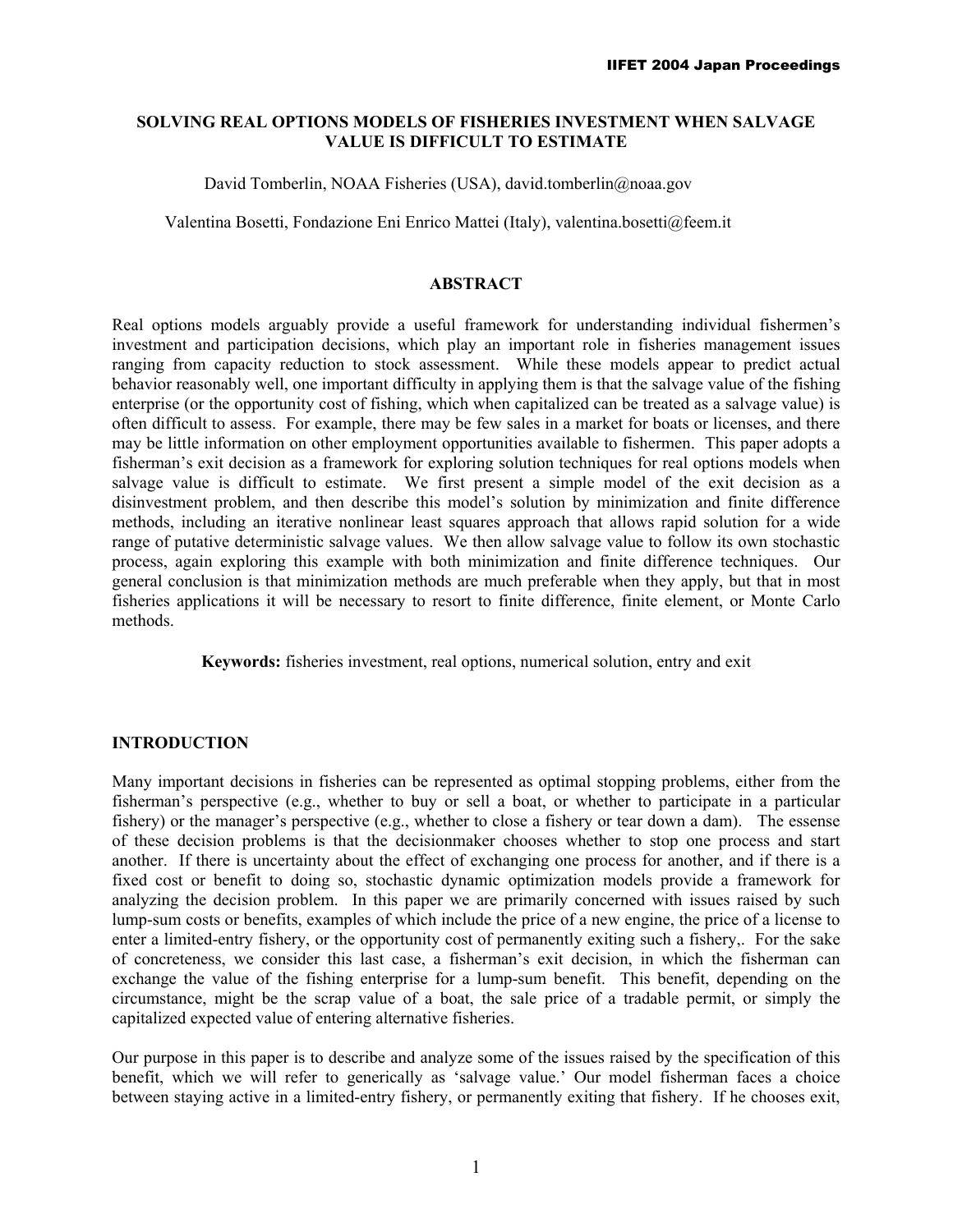he is free to pursue other fisheries. Though each alternative fishery could be treated as a separate project with its own dynamics, that approach significantly complicates the analysis. Therefore we define the capitalized expected value of the next-most-profitable alternative fishery as the salvage value of leaving the limited-entry fishery permanently. In past work, we have found that this value is difficult to estimate and that model results are sensitive to the specification of salvage value. Even in cases where the definition of salvage value is more traditional, such as the sale price of a boat, there may be few boat sales and the information may not be publicly available. Additionally, the salvage value may be changing over time, and may be linked to other stochastic model variables.

We explore the implications of these issues in the context of a 'real options' model, a variety of stochastic dynamic optimization model. Real options models, which draw on the tools of financial economics, provide a representation of optimal stopping problems that is convenient for many purposes. They have become increasingly popular in corporate finance, and have found some application in natural resource economics. While the technical apparatus of these models is borrowed from financial economics, the underlying concept is the same as the discrete-time stochastic dynamic programming models more familiar to economists: agents make decisions (often stopping decisions, and often irreversible) by acting on random state variables evolving as stochastic processes, with the aim of maximizing the expected value of some objective function.

As with other dynamic optimization models, analytical solutions of real options models are not obtainable in most interesting applications. A variety of numerical techniques can be used, depending on the structure of the particular problem and on the degree to which analytical work can be done prior to the numerical work. In the context of stopping problems, model development ideally proceeds from specification of stochastic processes, to identification of partial differential equations obeyed by the optimal solution, to solution of those partial differential equations and identification of stopping thresholds (such as the revenue level at which it is optimal to enter or exit a fishery). When analytical solutions to the partial differential equations can be found, these solutions and their boundary conditions may be used to find the stopping values as the solution to systems of nonlinear equations. When the partial differential equations can be specified but not solved explicitly, finite difference or finite elements methods can be applied. Still more generally, when the dynamic optimization problem cannot be reduced to a partial differential equation or system of equations, simulation methods may be used.

In this paper, we focus on the first two techniques: the solution of real options models represented as systems of nonlinear equations and as partial differential equations. We begin by demonstrating the application of both methods to a very simple representation of the exit decision, then discuss some of the numerical problems that arise in more complicated models and describe a simple grid search algorithm that is helpful in some circumstances. Finally, we allow salvage value to follow a stochastic process, and again apply both nonlinear equations and finite difference solution techniques to this more general model.

Our general conclusions are that minimization methods provide significant advantages if analytical solutions to the partial differential equations can be obtained: they are faster, involve fewer parameters to be specified, and provide more precise estimates of optimal stopping values. They can also be applied to several important situations commonly arising in fisheries, such as the analysis of entry and exit decisions and latent capacity. In many cases, however—often as a result of the stochastic process chosen to represent a state variable or the presence of multiple state variables—finite difference, finite element, or Monte Carlo methods will be necessary. It is our hope that this paper gives fisheries researchers some insight into what to expect from two of these solution techniques, and, for those unfamiliar with options modeling, an appreciation of the utility of this framework.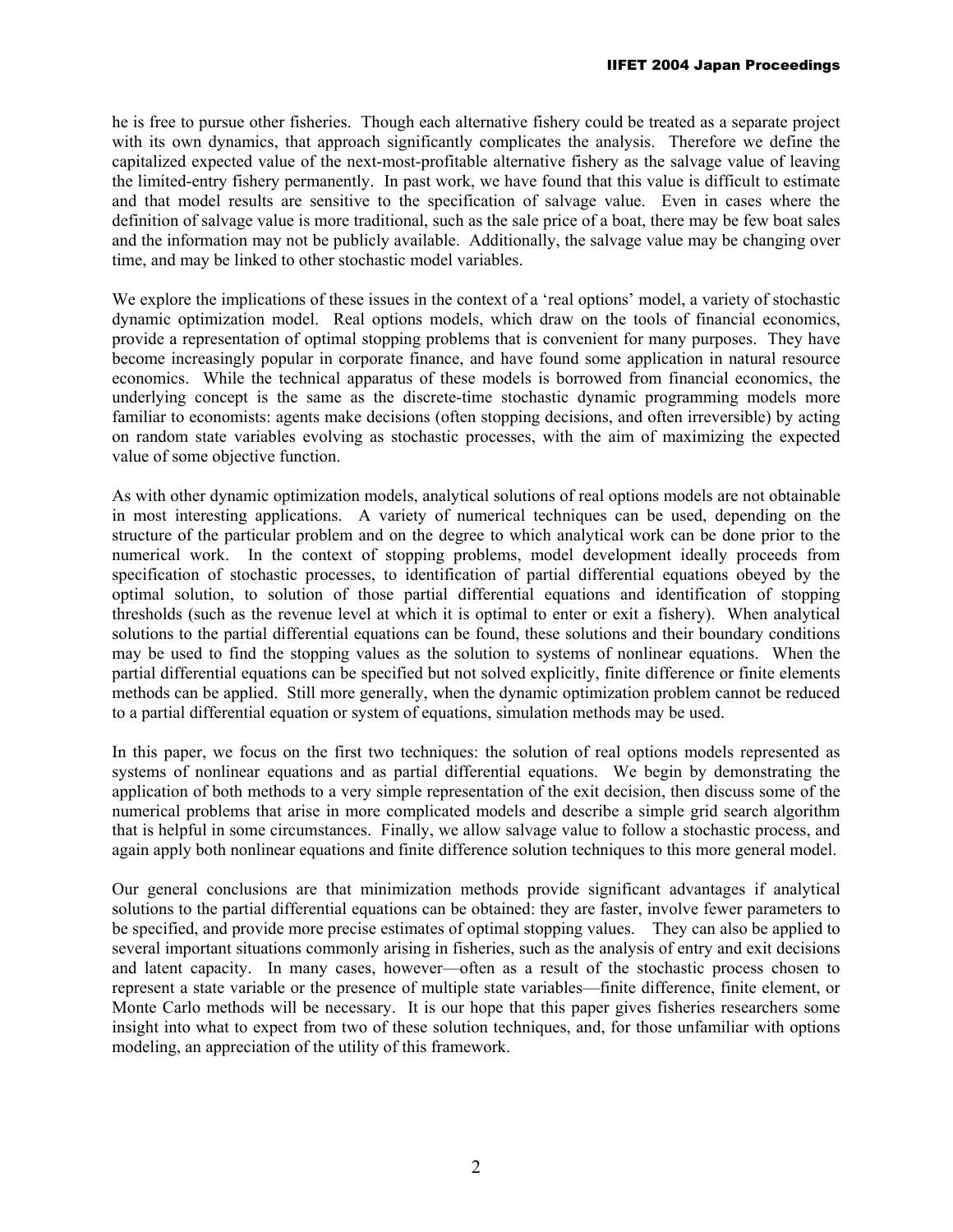## **SOLUTION METHODS WHEN SALVAGE IS DETERMINISTIC**

We begin by laying out a model of a fisherman's exit decision, which will be the basis for the rest of the analysis in this paper<sup>1</sup>.

Suppose a fisherman faces a choice between staying active in a limited-entry fishery or exiting that fishery permanently, and that the fisherman's goal is to maximize the expected value of the discounted profit stream. Suppose further that periodic revenues *R* follow a geometric Brownian motion:

1)  $dR = \alpha R dt + \sigma R dz$ 

where  $\alpha$  is the instantaneous rate of change,  $\sigma$  is the instantaneous volatility, and dz is a standard Brownian motion. Given this stochastic process for revenue, the value *F* of a fishing enterprise with a perpetual option to cease operations is the solution to the following partial differential equation:

2) 
$$
R - C + \alpha R \frac{\partial F(R,t)}{\partial R} + \frac{1}{2} \sigma^2 R^2 \frac{\partial^2 F(R,t)}{\partial R^2} - \rho F(R,t) + \frac{\partial F(R,t)}{\partial t} = 0
$$

where *C* is periodic operating cost and  $\rho$  is the fisherman's discount rate. If the fisherman elects to exit the fishery, he receives a salvage value *S*, which may be the sale price of a boat or license, or the capitalized value of earnings in a different fishery or other activity. That is, the salvage value is whatever the fisherman gains in exchange for giving up the current fishing enterprise. Salvage value can be used to impose boundary condition on (2) as follows:

$$
3a) \quad F(R_x,t) = S
$$

$$
3b) \quad F(0,t) = S
$$

 $ρ - α$  ρ 3c)  $F(\infty,t) = \frac{R}{\rho - \alpha} - \frac{C}{\rho}$ 

The first condition (known as the value-matching condition) requires that, at the optimal exit threshold *Rx*, the value of the project with option must equal the salvage value for which it is exchanged. The second condition, which is germane to the finite difference approximation but not the minimization approach, simply requires that the value of the project when revenues are zero also be the salvage value. The third condition states that, at very high revenues, the expected value of the project with an exit option is the same as the expected value without the option: as revenues grow arbitrarily large, the exit option has no value. We assume here that *S* is not a function of *R*. Solution of the system (2-3) yields the value of the active firm  $F$  and also the value of  $R_x$ , the revenue level below which an expected-profit-maximizing fisherman would optimally exit.

The model presented here treats salvage value as deterministic, though it may be unknown to the analyst. This assumption simplifies the model, and is in many circumstances quite appropriate (e.g., a fisherman's reservation value for selling a tradable permit), though we will later allow salvage value to be a stochastic process itself. If we assume that the exit option is perpetual, so that the derivative with respect to time is zero, the system (2-3) may be solved analytically, which yields a system of nonlinear equations that must in turn be solved for Rx. Solution of these nonlinear equations will require numerical methods in all but the simplest cases. Alternatively, we may directly approximate the system (2-3) using numerical techniques such as finite differences. We next demonstrate these two approaches, and compare their results and performance.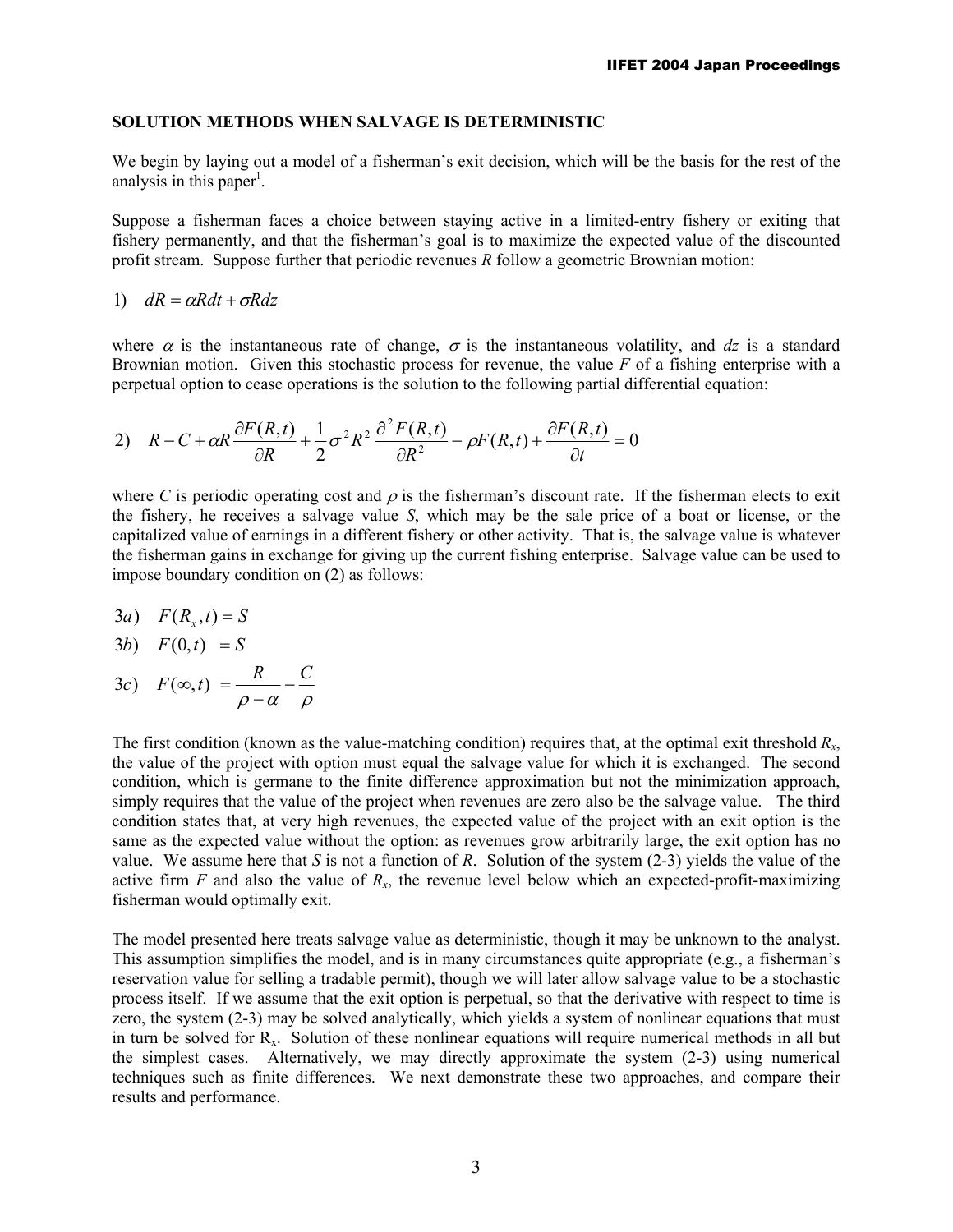### **Solution by Nonlinear Least Squares**

The model (1-3) is equivalent to an American put option, which in general does not have a closed-form solution. However, if we treat the exit option as perpetual, which is not too strong an assumption in many fisheries, we can obtain the following solution:

4) 
$$
F(R) = \frac{R}{\rho - \alpha} - \frac{C}{\rho} + AR^{\beta}
$$

where *A* is a constant yet to be identified and  $\beta$  is a function of the parameters  $\alpha$ ,  $\sigma$ , and  $\rho$  (see [1] for a complete derivation of the corresponding call option). Using this result, conditions (3b-3c) lead to following systems of two nonlinear equations in two unknowns  $(R_x, A_y)$ :

5) 
$$
\frac{R_{x}}{\rho - \alpha} - \frac{C}{\rho} + A_{x} R_{x}^{\ \beta} - S = 0
$$
  
5') 
$$
\frac{1}{\rho - \alpha} + \beta A_{x} R_{x}^{\ \beta - 1} = 0
$$

A system this simple may be solved algebraically for the exact solution. In general, systems of nonlinear equations may be solved by relying on extensions of Newton's method or conversion to minimization problems [2, 3]. We adopt the latter approach, finding  ${R_x, A_x}$  that minimizes the sum of least squared errors:

6) 
$$
\{R_x, A_x\} = \min_{R, A} \left[ \frac{R}{\rho - \alpha} - \frac{C}{\rho} + AR^{\beta} - S \right]^2 + \left\{ \frac{1}{\rho - \alpha} + \beta AR^{\beta - 1} \right\}^2
$$

Solution of this simple problem is extremely fast and reliable. We present results of an application below, but first introduce an alternative method, finite difference approximation.

#### **Solution by Finite Difference Approximation**

Another method that may be used to solve for the exit threshold  $R<sub>x</sub>$  is direct approximation of (2) by finite differences [4]. The real benefit of this approach is when the partial differential equation(s) such as (2) cannot be reduced to a system of nonlinear equations, but we apply the method here for comparative purposes.

The finite difference method proceeds by replacing differentials with differences and then solving over a grid of time and state variables (here, revenue) subject to the boundary conditions. The easiest way to do this is to derive the partial differential equation for the exit option value alone, which we designate *G*:

7) 
$$
\alpha R \frac{\partial G}{\partial R} + \frac{1}{2} \sigma^2 R^2 \frac{\partial^2 G}{\partial R^2} - \rho F_1 + \frac{\partial G}{\partial t} = 0
$$

The following difference approximations are used: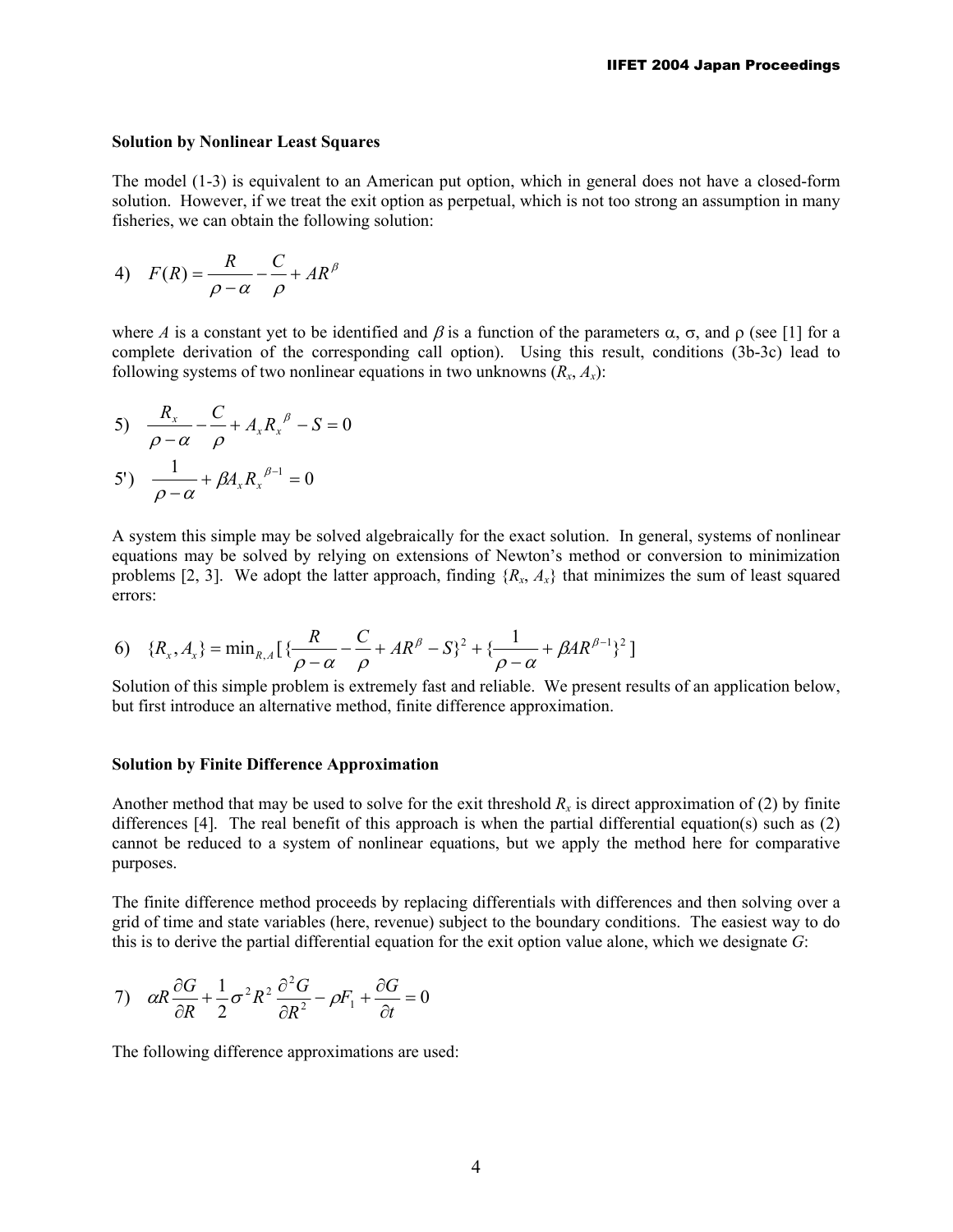$$
\frac{\partial G}{\partial R} = \frac{G_{t,i+1} - G_{t,i-1}}{2\Delta R}
$$

$$
\frac{\partial^2 G}{\partial R^2} = \frac{G_{t,i+1} - 2G_{t,i} + G_{t,i-1}}{(\Delta R)^2}
$$

$$
\frac{\partial G}{\partial t} = \frac{G_{t+1,i} - G_{t,i}}{\Delta t}
$$

where *t* and *i* are indices of the time and revenue grid spacing, respectively. Substituting these difference approximations into (7) and rearranging yields a linear equation implicitly relating the values of the exit option  $G_t$  to its value at  $G_{t+1}$ :

8) 
$$
aG_{t,i-1} + bG_{t,i} + cG_{t,i+1} = G_{t+1,i}
$$
  
\nwhere  
\n
$$
a = -\frac{1}{2}dt(-\alpha R + \sigma^2 R^2)
$$
  
\n
$$
b = 1 + dt(\sigma^2 R^2 + \rho)
$$
  
\n
$$
c = -\frac{1}{2}dt(\alpha R + \sigma^2 R^2)
$$

There is such an equation describing the value of the option at each point on the grid. This system of equations, subject to boundary conditions analogous to (3), yields a numeric approximation to the function *G* and also the revenue value  $R_x$  at which the exit option is optimally exercised.

#### **An Application and Comparison of Methods**

Here we present results of the simple exit model, solved by both of the above methods for comparative purposes. Our example is based on data from the California salmon fishery. The data used were fleet average values for revenues and cost proxies (operating and license costs). Maximum likelihood estimates of the parameters  $\alpha$  and  $\sigma$  were derived from the revenue series, and a real discount rate of 5% (continuously compounded) was assumed. We compared two putative real salvage values, \$10,000 and \$40,000. While these values are very low relative to those that would be expected in a heavily-capitalized fishery, most boats in the California salmon fishery are small and employ simple technologies. Further, because the fishery for which we are defining the exit option is only open from May to September, the relevant salvage value is what fishermen who leave the salmon fishery could obtain in other fisheries (or other employment) during the summer months. Based on our analysis of the catch of salmon fishermen in alternative fisheries (primarily albacore tuna) in years when they do *not* catch salmon, we believe that these two salvage values are reasonable for this fishery.

Table 1 shows the parameter estimates used, the solution by nonlinear least squares, and the solution by finite differences. To approximate the process of information arrival and expectations updating, the parameters were generated by maximum likelihood estimation using rolling 7-year data sets, e.g., the parameter estimates for 1988 were derived from data for 1982 to 1988. Because the discounted sum of future revenues is not bounded when  $\alpha$  exceeds the discount rate, the thresholds in this case are set to zero. We have not included the exact solutions because in every case they were within \$10 of the minimization results, i.e. for all practical purposes there was no meaningful difference between the nonlinear least squares and exact solutions.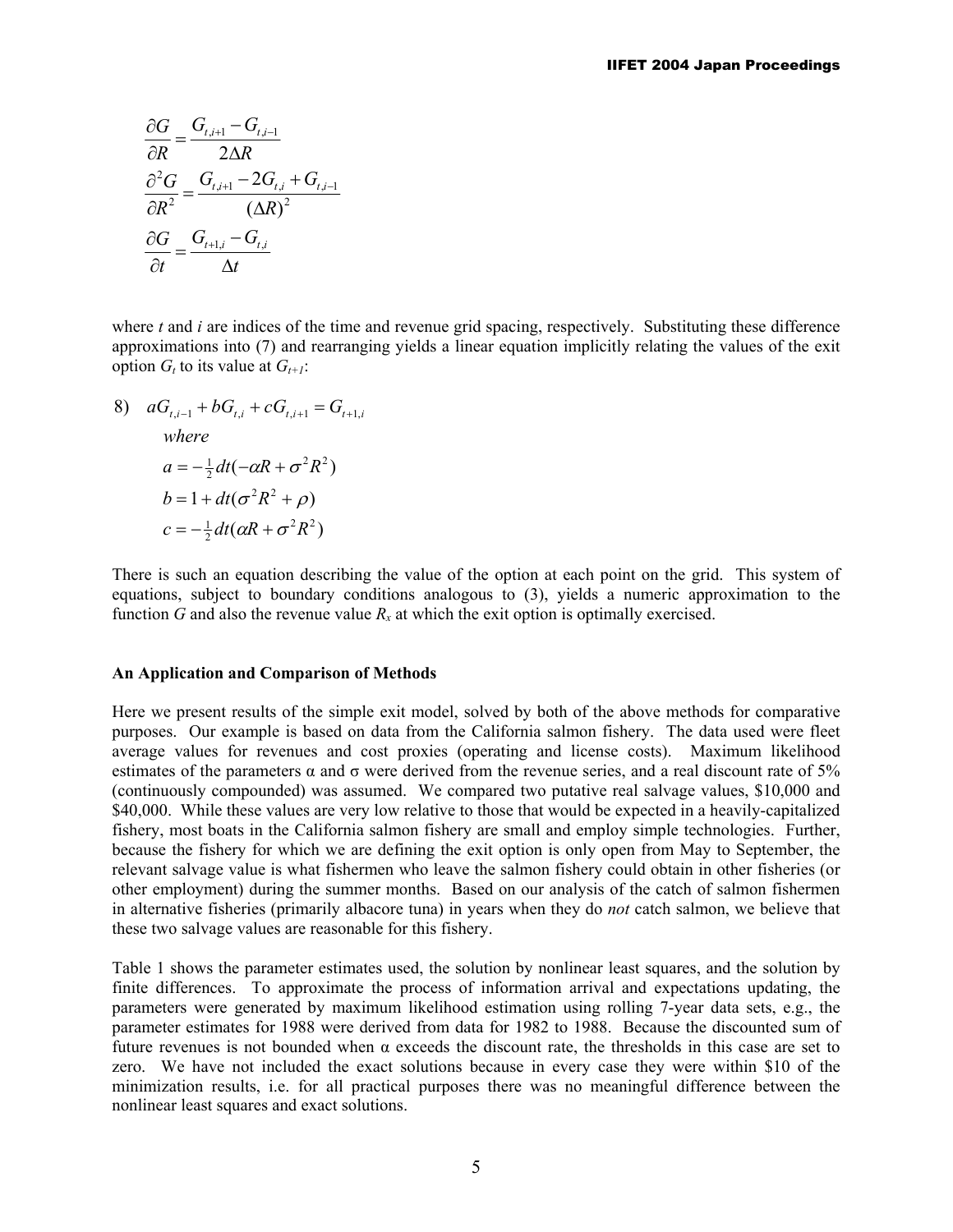|      |         |      | <b>Nonlinear Least Squares</b> |        | <b>Finite Differences</b> |        |
|------|---------|------|--------------------------------|--------|---------------------------|--------|
|      | α       | σ    | $S=10$                         | $S=40$ | $S=10$                    | $S=40$ |
| 1988 | 0.18    | 0.67 | 0.00                           | 0.00   | 0.00                      | 0.00   |
| 1989 | $-0.02$ | 0.83 | 1.07                           | 1.30   | 1.30                      | 1.50   |
| 1990 | 0.16    | 0.63 | 0.00                           | 0.00   | 0.00                      | 0.00   |
| 1991 | 0.04    | 0.58 | 0.27                           | 0.34   | 0.40                      | 0.40   |
| 1992 | $-0.06$ | 0.56 | 2.02                           | 2.57   | 2.20                      | 2.80   |
| 1993 | $-0.06$ | 0.56 | 2.26                           | 2.83   | 2.50                      | 3.10   |
| 1994 | $-0.10$ | 0.51 | 2.94                           | 3.67   | 3.20                      | 4.00   |
| 1995 | $-0.10$ | 0.52 | 2.95                           | 3.68   | 3.20                      | 4.00   |
| 1996 | $-0.01$ | 0.32 | 2.24                           | 2.88   | 2.40                      | 3.00   |
| 1997 | 0.04    | 0.35 | 0.53                           | 0.67   | 0.60                      | 0.80   |
| 1998 | $-0.03$ | 0.43 | 2.08                           | 2.69   | 2.20                      | 2.90   |
| 1999 | 0.12    | 0.54 | 0.00                           | 0.00   | 0.00                      | 0.00   |
| 2000 | 0.13    | 0.54 | 0.00                           | 0.00   | 0.00                      | 0.00   |
| 2001 | $-0.01$ | 0.61 | 0.86                           | 1.17   | 1.00                      | 1.30   |
| 2002 | $-0.01$ | 0.61 | 1.01                           | 1.33   | 1.20                      | 1.50   |

| Table 1: Optimal exit thresholds by year    |  |
|---------------------------------------------|--|
| (in \$000s of real dollars, base year 2000) |  |

As Table 1 shows, the estimated exit threshold varies widely from year to year as parameter values change. The average difference in threshold values for *S*=10 and *S*=40 is 27% for the nonlinear least squares results and 25% for the finite difference results. The finite difference estimates of the exit threshold are consistently higher than those from the nonlinear least squares. This overestimation is partly due to the use of a finite-horizon (100-year) grid to approximate an infinite-horizon problem and partly due to approximation error. Both of these problems can be mitigated (by increasing the time horizon and by making the grid finer), but at the cost of increased computation time.

The nonlinear least squares approach is clearly preferable to the finite difference approach for the simple example given above. However, in more complicated models the partial differential equations corresponding to (2) above will often not have analytical solutions. For example, different specifications of the stochastic processes for state variables may preclude analytical solution, as may the presence of multiple state variables.

# **Iterative Nonlinear Least Squares for Harder Problems**

In some cases, such as when a fisherman can choose to move back and forth among states (e.g., active to idle and back) by paying fixed costs for each move, the choice problem may be representable as a more extensive system of nonlinear equations. In the California salmon fishery, fishermen must pay each year to maintain their limited-entry permit, whether they fish or not: once the permit has lapsed, it cannot be renewed. Thus a fisherman with a permit can be active, receiving a stream of revenues from salmon; be idle but maintain the permit, in which case he pays a permit price but has neither operating costs nor revenues; or exit the fishery, in which case he saves the expense of the license fee but can never again take part in the salmon fishery. The value of being in each of these states is: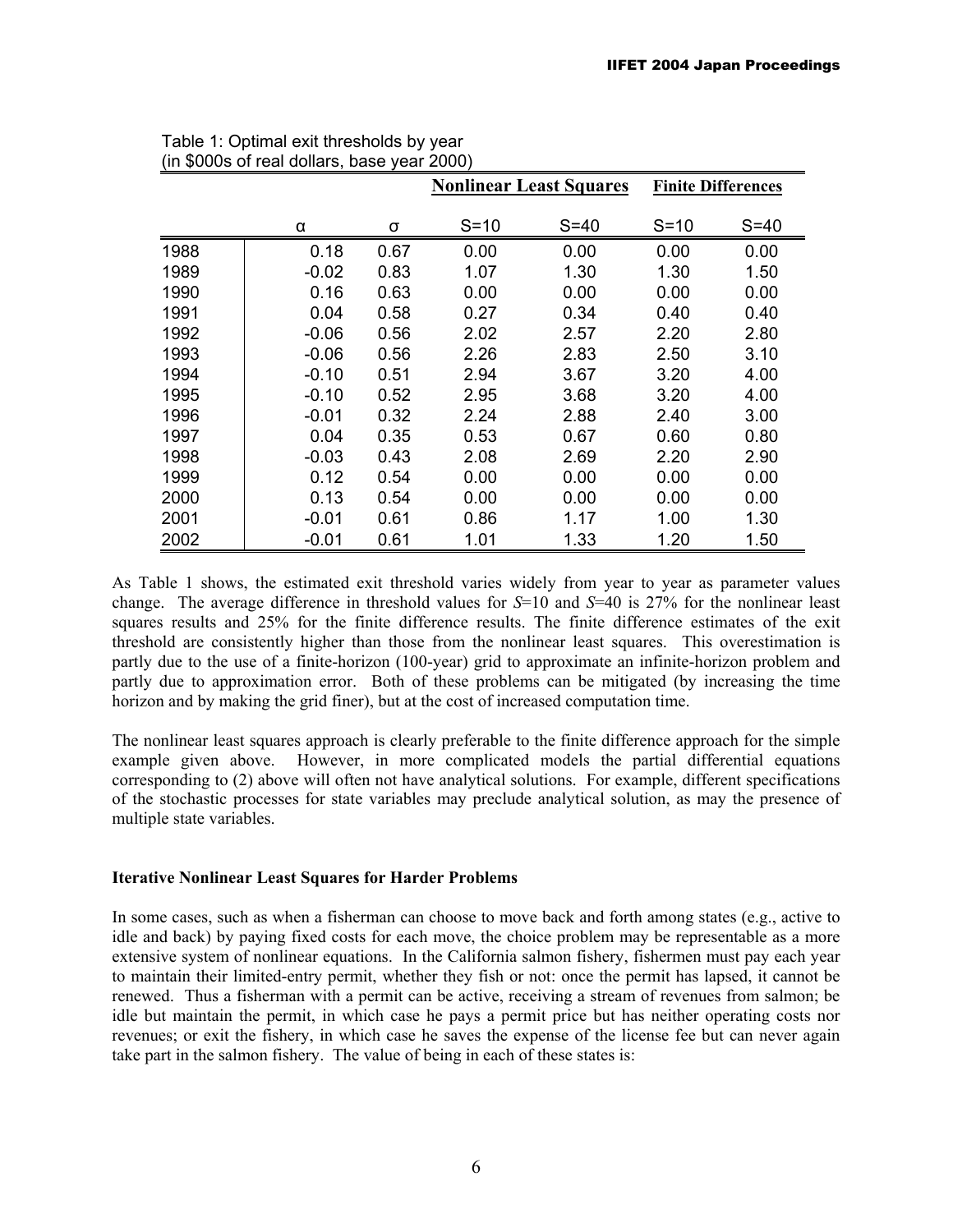9) 
$$
V_A = \frac{R}{\rho - \alpha} - \frac{C}{\rho} - \frac{L}{\rho} + K_I R^{\beta_1}
$$

10) 
$$
V_I = K_A R^{\beta_2} + K_X R^{\beta_1} - \frac{L}{\rho}
$$

$$
11) V_X = 0
$$

where  $V_A$  is the value of the active boat with an option to suspend salmon fishing,  $V_I$  is the value of an idle boat with the options to either resume salmon fishing or to exit the fishery permanently, and  $V_X$  is the value of the salmon fishing enterprise once the boat has exited, i.e. zero. Our goal is to identify the thresholds  $R_I$ ,  $R_A$ , and  $R_X$ , at which (respectively) the fisherman suspends fishing, resumes fishing, and exits the fishery for good. To accomplish this, we invoke value-matching and smooth-pasting conditions as follows:

- 12)  $V_I(R_I) + S T_I = V_A(R_I)$
- 14')  $V_X(R_X) = V_I(R_X)$ 14)  $V_X(R_X) - S_X = V_I(R_X)$ 13')  $V_A$ <sup>*(R<sub>A</sub>)* =  $V_I$ <sup>*(R<sub>A</sub>)*)</sup></sup> 13)  $V_A(R_A) - S - T_A = V_I(R_A)$ 12')  $V_I(R_I) = V_A(R_I)$

Here *S* represents the value of the alternative fishery, as before,  $T<sub>I</sub>$  is the transition cost of moving from salmon into the other fishery, and  $T_A$  is the transition cost of moving from the alternative fishery back into salmon. At  $R<sub>I</sub>$ , the idling threshold, the value of being active in the fishery is just equal to the value of being idle in the salmon fishery, plus the value of the alternative fishery, less the cost of making the transition to the alternative fishery. In our case, this transition cost is small, essentially a matter of a day spent in port while changing gear. At  $R_A$ , the resumption threshold, the value of being idle in the salmon fishery must equal the value of the active project less the foregone alternative fishery and the transition cost of re-entering the salmon fishery (again, a matter of changing gear). At *RX*, the value of being idle is just equal to the value of exiting, which is to say the options held by the idle boat are exactly offset by cost of the salmon permit purchase. Notice that both the idle and the exited boat have access to the alternative fishery.

Making substitutions from the system  $(9-11)$  into the system  $(12-14)$  yields a system of six nonlinear equations in six unknowns. While this system can be solved efficiently given good starting values, it is often quite difficult to find those starting values, without which the solver can converge to incorrect solutions (including high residual values and imaginary numbers). We have found that, rather than solve for a few select salvage values (our initial strategy), it is much faster to solve for a large number of salvage values by creating a grid of salvage values and using the solution to (12-14) at a given *S* as the starting value set for the solver at the next increment on the salvage value grid. Figure 1 shows the result of applying this technique to both the simple exit model and the model with an idle option. The lines represent, from top to bottom, the resumption threshold  $R_{A_6}$ , the idling threshold  $R_{M_6}$ , the exit threshold from the simple exit model of the previous section  $R_A_2$ , and finally the exit threshold from the model with the option to suspend operations  $R_{X_6}$ . As intuition would suggest, the exit threshold is much lower in the model that includes this option.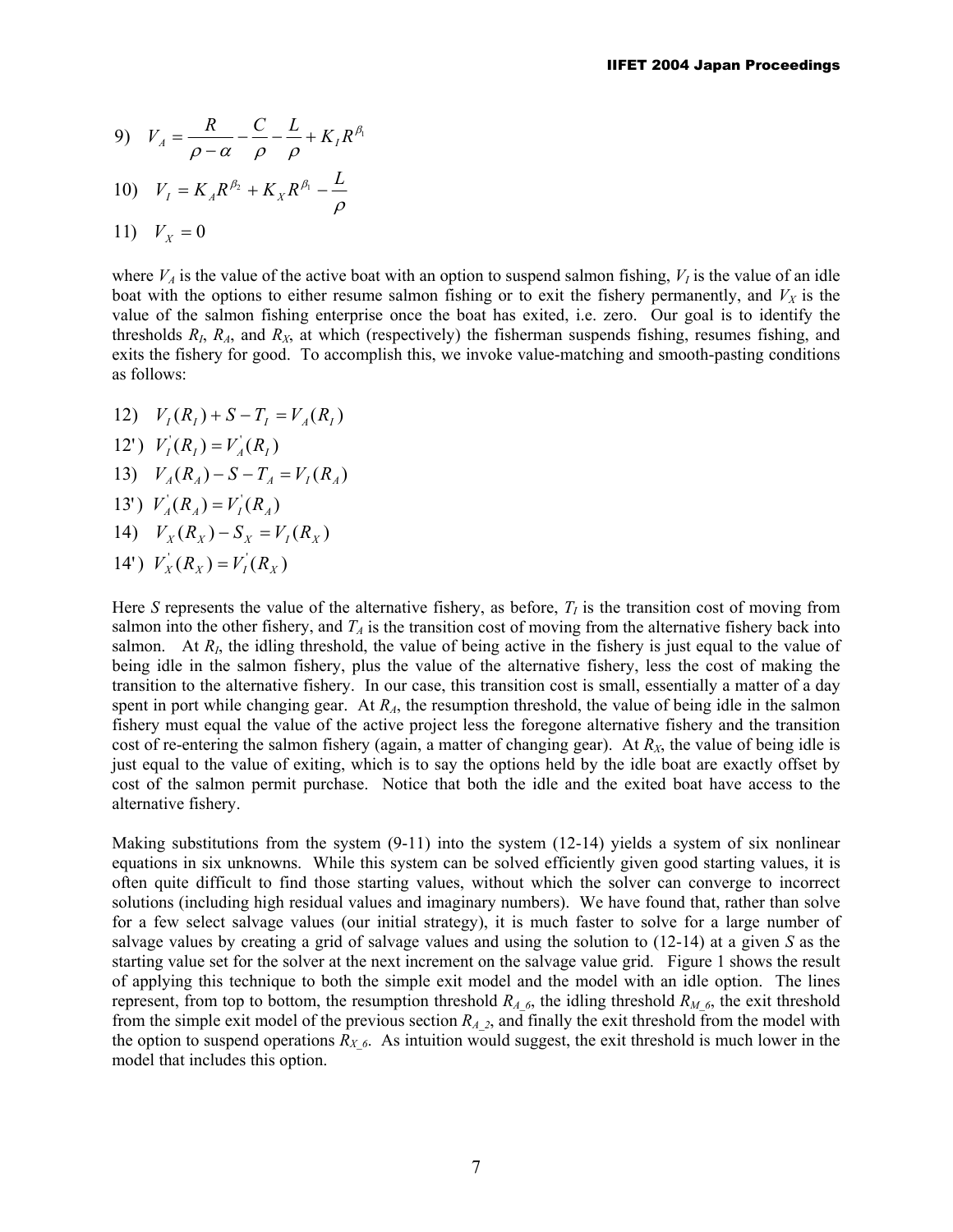

**Figure 1: Action Thresholds Compared** 

#### **STOCHASTIC SALVAGE VALUE**

In some contexts, it may be more appropriate to think of salvage value itself as following a stochastic process. For example, the sale price of boats is generally linked to trends and fluctuations in local fish price and catch. Here we follow a simple approach to this problem, suggested by [5], in which salvage value is treated as a numeraire. While this simplification is not appropriate in all circumstances, it will allow us to examine the implications of introducing stochastic salvage value without facing the numerical challenges raised by a more general specification in which the partial differential equation has multiple state variables. Because it makes more sense to normalize project value by salvage value than to normalize revenues by salvage value, we drop discussion of revenues and costs, and proceed with a single variable  $V$ , i.e., the expected capitalized value of profits from salmon fishing.

We let the value of the fishing enterprise and salvage value follow lognormal diffusions:

- 15*a*)  $dV = \alpha_V V dt + \sigma_V V dz$
- 15b)  $dS = \alpha_s Sdt + \sigma_s Sdz$

Following [5], we define a variable  $Y = V/S$  and let *H* be the value of the exit option normalized by salvage value (in the notation of the previous section,  $H(Y,t) = G(V,S,t)/S$ ). The partial differential equation governing the value of the exit option is then

16) 
$$
\frac{1}{2}\sigma_Y^2 Y^2 \frac{\partial^2 H(Y,t)}{\partial Y^2} + (\delta_S - \delta_V) Y \frac{\partial H(Y,t)}{\partial Y} + -\delta_S H(Y,t) + \frac{\partial H(Y,t)}{\partial t} = 0
$$

where  $\sigma_Y^2$  is the variance of the normalized variable,  $\delta_S$  is the percentage by which the disount rate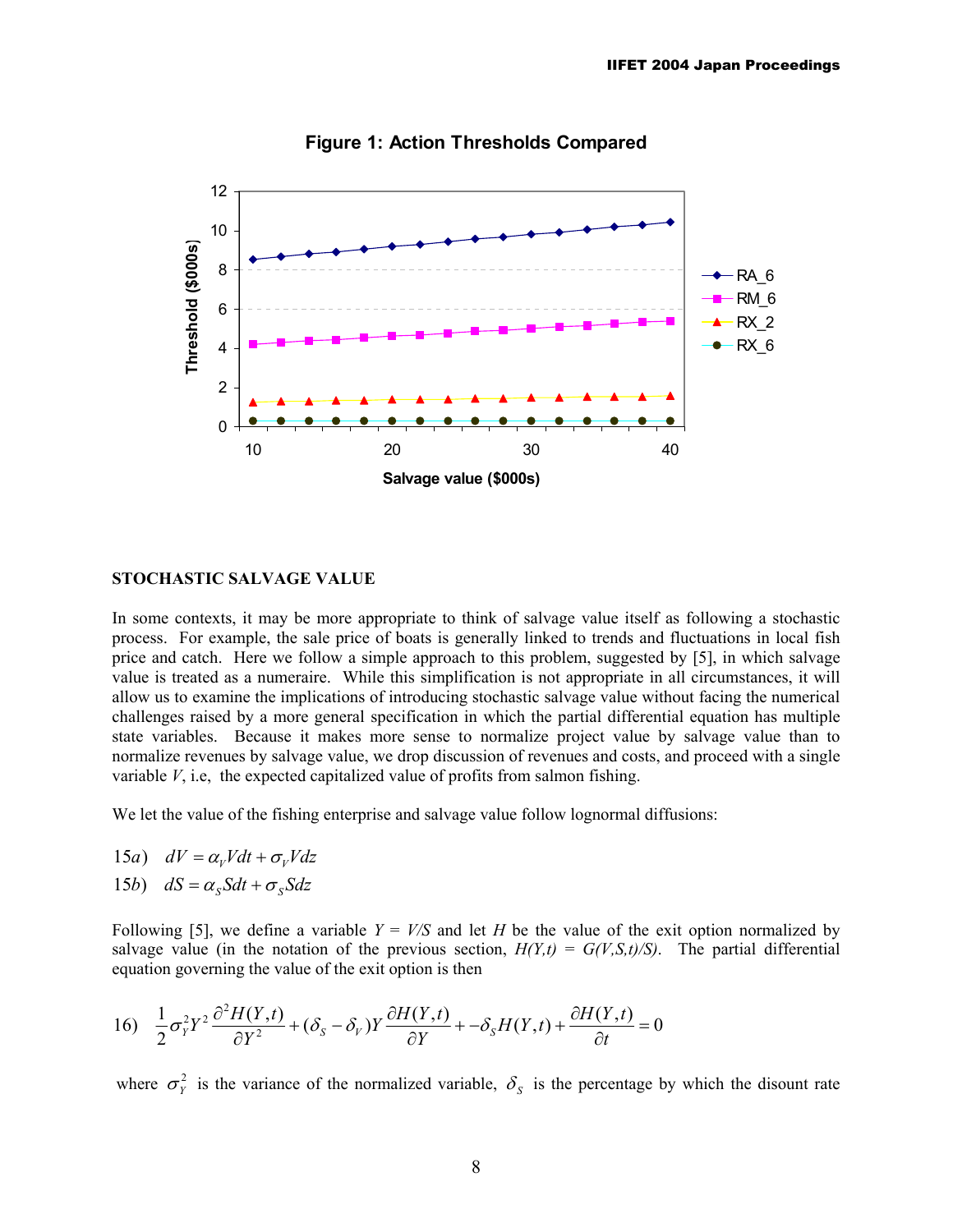exceeds the drift rate of salvage value, and  $\delta_V$  is the percentage by which the disount rate exceeds the drift rate of project value. We maintain the  $\delta$  terms here only so that the reader may compare the exposition to that in [5]; the significance of the term  $(\delta_s - \delta_v)$  is simply the percentage by which the drift rate of project value exceeds that of salvage value.

The boundary conditions on (13) reflect the normalization as well:

- 17*a*)  $H(Y_X, t) = 1 Y_X$
- 17*b*)  $H(0,t) = 1$
- 17c)  $H(\infty, t) = 0$

The first condition requires that at the optimal exit threshold, the option value be worth its net exchange value. The second condition is simply the normalized equivalent to condition (3b): even if the ratio *Y* falls to zero, the option *H* is still worth whatever can be had by exercising it. Since the abandonment option *G* at *V*=0 can be traded for *S*, the normalized abandonment option *H*=*G/S* can be traded for *S/S*=1. Finally, the third condition requires that the abandonment option become worthless as the ratio of project to salvage value becomes very large.

As before, if we assume the exit option is perpetual, we get an analytic solution, which in this case is

18) 
$$
H(Y) = AY^{\beta}
$$

which, with the boundary conditions, leads to the system of nonlinear equations

$$
19) \quad A Y_X^{\ \beta} = 1 - Y_X
$$

$$
19')\quad \beta A Y_{X}^{\ \beta -1} = -1
$$

Otherwise, we can again resort to a finite difference approximation, following the same steps as in the previous section. Because the exit thresholds thus identified are not directly comparable to those obtained under the deterministic salvage value scenario, we don't report results for all years. Instead, Tables 2 and 3 demonstrate the effect of varying the degree of correlation between project value and salvage value and of varying the volatility parameter for salvage, σS. The effect of increasing correlation between *V* and *S* is to increase the exit threshold. The effect of increasing the variance of salvage value is to decrease the exit threshold, except at very small values of  $\sigma_s$ , where the effect of correlation dominates the effect of  $\sigma_s$ .

Table 2: Optimal exit ratio  $Y_x$ , as a function of correlation(V,S)

|            | .                       |                           |  |
|------------|-------------------------|---------------------------|--|
| Corr(V, S) | Nonlinear Least Squares | <b>Finite Differences</b> |  |
| 0.00       | 0.21                    | 0.26                      |  |
| 0.25       | 0.25                    | 0.28                      |  |
| 0.50       | 0.30                    | 0.34                      |  |
| 0.75       | 0.37                    | 0.40                      |  |
| 1.00       | 0.50                    | 0.54                      |  |

 $\sigma_{\rm s}$  = 0.25 for all values here.